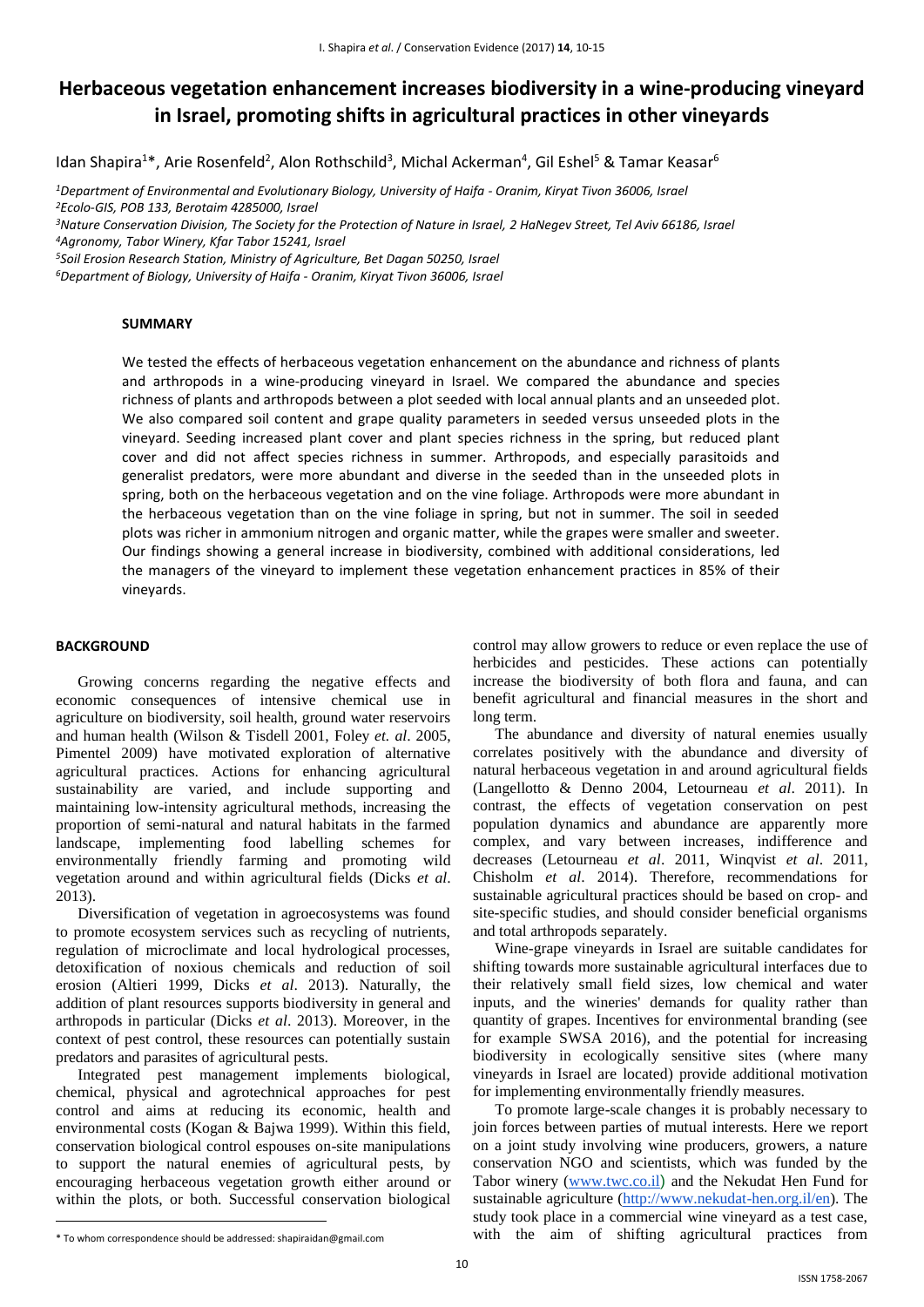

**Figure 1.** Map of the study area, experimental plots and sampling points of herbaceous vegetation and arthropods.

conventional to more sustainable in other wine-producing vineyards across the country. We tested how enhancement of native herbaceous vegetation affects the in-field richness of plants and of herbivorous, predatory and parasitoid arthropods. In addition, we tested the effect of vegetation enhancement on some soil properties and grape parameters, two significant agricultural factors that can affect crop quality. Our study provides a first evaluation of the agro-ecological consequences of management practices involving herbaceous vegetation in Israeli vineyards.

## **ACTION**

The study was conducted in a 37 ha vineyard, located at the Sirin Highland, Israel (32°39'2.34"N, 35°31'10.19"E). The vineyard is planted on basalt-derived reddish brown Grumusol soils and is managed by the Tabor winery. It comprises multiple lots, each planted with a different grape cultivar, including Sauvignon Blanc, Shiraz, Merlot and Petite Sirah (Figure 1). The vineyard was under conventional management until our study was initiated, namely was maintained as a "clean vineyard" with bare soil and regular applications of herbicides and pesticides.

In the conventional practice of vineyards in Israel it is common to prevent any growth of weeds through applications of pre-germination herbicides in fall and spring, which target mainly local winter- and summer-sprouting annuals. In addition to the impact on non-crop plants, this practice can also affect the abundance, composition and distribution of

#### **Table 1.** Herbaceous plants seeded in experimental plots.

*Anemone coronaria*; *[Anthemis palestina](http://flora.org.il/plants/ANTPAL/)*; *[Bromus madritensis](http://flora.org.il/plants/BROMAD/)*; *[Chrozophora tinctoria](http://flora.org.il/plants/CHRTIN/)*; *[Chrysanthemum segetum](http://flora.org.il/plants/chrseg/)*; *Echium judaeum*; *[Erodium gruinum](http://flora.org.il/plants/EROGRU/)*; *[Erucaria hispanica](http://flora.org.il/plants/ERUHIS/)*; *[Heliotropium](http://flora.org.il/plants/helsua/) spp.*; *[Hordeum glaucum](http://flora.org.il/plants/HORGLA/)*; *[Lagurus ovatus](http://flora.org.il/plants/LAGOVA/)*; *[Lavatera cretica](http://flora.org.il/plants/lavcre/)*; *Linum pubescens*; *Papaver umbonatum*; *Ranunculus asiaticus*; *Ridolfia segetum*; *Scabiosa prolifera*; *[Schedonorus arundinaceus](http://flora.org.il/plants/SCHARU/)*; *Senecio leucanthemifolius*; *[Trifolium campestre](http://flora.org.il/plants/TRICAM/)*; *Trifolium purpureum*; *[Trifolium repens](http://flora.org.il/plants/TRIREP/)*; *Vicia villosa*

herbivorous arthropods and their natural enemies. It was therefore important to document the abundance of arthropods, particularly natural enemies, and also where they were found in vineyards, as this helps assess what aspects of the habitat are important for them.

In this study, we evaluated how seeding local herbaceous plants between the vine rows affected (1) the abundance and species richness of herbaceous plants, (2) the abundance and richness of all arthropods on vegetation and on vine foliage, (3) the abundance of potential arthropod natural enemies (parasitoids and the most abundant predators - spiders and antlions), on vegetation and vine foliage, (4) soil nutrient properties, and (5) grape quality indices. Herbaceous vegetation treatment plots were seeded in 2013-2014. Soil nutrient properties and grape quality indices were sampled during 2014, while herbaceous vegetation and arthropods were surveyed and sampled in 2015.

**Seeding:** One kilogram of seeds of low-growing local flowering annuals (see Table 1 for species) were dispersed in two 0.1 ha rectangular seeded plots during the fall seasons of 2013 and 2014. One seeded plot was located in the Shiraz area, and one in the Sauvignon Blanc area, and each spread over several vine rows. During fall 2014 we seeded a further 0.1 ha plot within the Merlot area (Figures 1, 2). Seeded plots were not sprayed with herbicides. Unseeded plots within the same area of grape cultivar were considered as controls and were treated with herbicides. During 2014 the use of herbicides was discontinued between the vine rows (but continued within the vine rows) in all cultivar areas except for the unseeded parts of the Merlot area, where spraying was continued. Thus, the Shiraz and Sauvignon Blanc areas provided a comparison



**Figure 2.** A vineyard plot seeded with local annuals and no herbicide treatment (left) and an unseeded plot treated with herbicides (right), during springtime (pre trimming).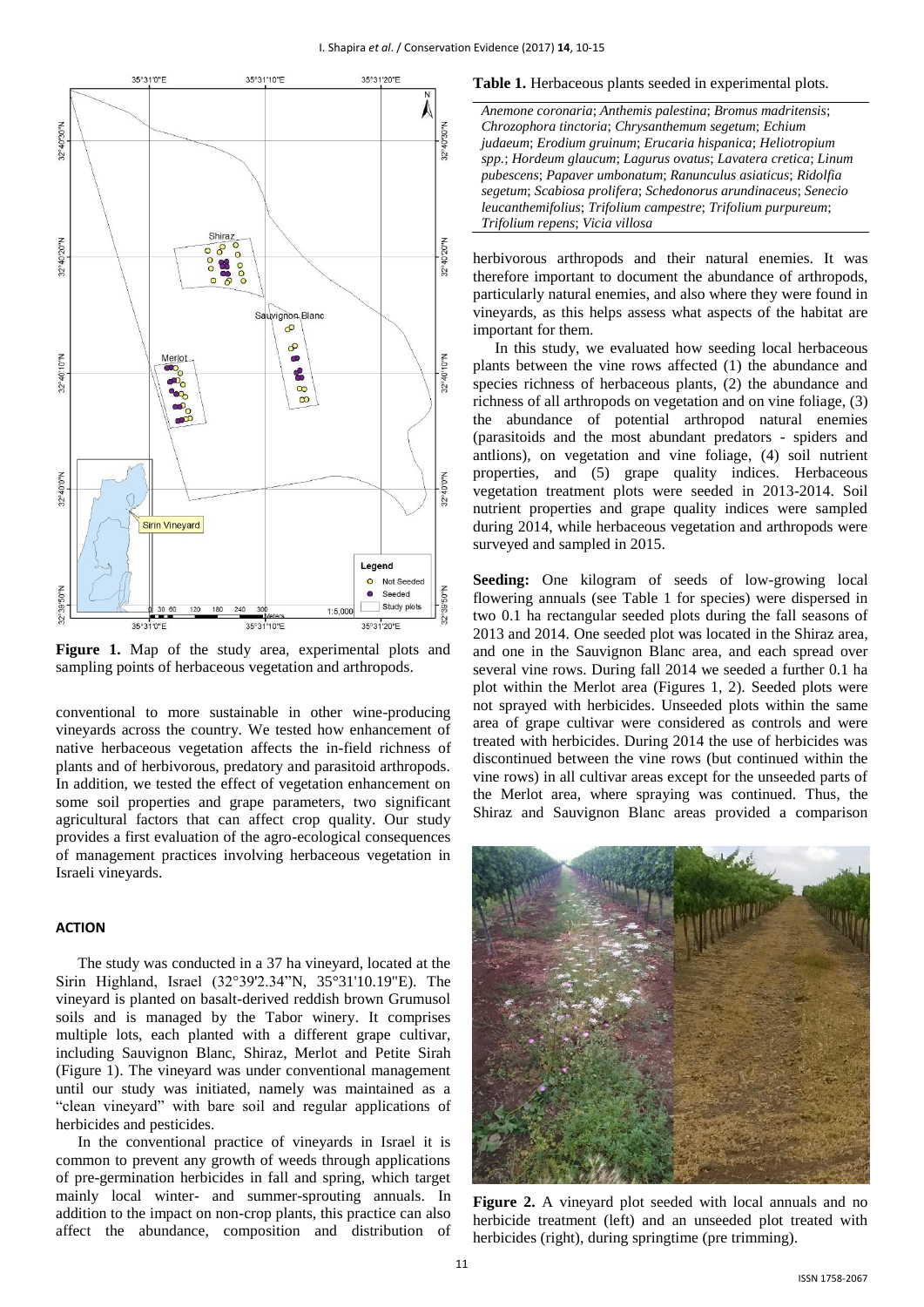between seeded and spontaneously developing herbaceous vegetation, while the Merlot area provided a comparison between seeding and herbicide control of weeds. This meant that there was only a single seeding treatment and herbicide control site for the comparison of vegetation and arthropods, and the results could therefore be site- or cultivar-specific. The annual vegetation seeded in December 2013 was mechanically trimmed during May 2014 due to an unexpected drought event that led to competition for water with the vines. The annuals seeded in 2014 were trimmed in June 2015, after they had completed their life-cycle, dispersed seeds and dried out. The trimmed plant material and the dry biomass of the annuals below trimming height, as well as their below-ground biomass, remained in the plots.

**Vegetation sampling**: We surveyed the herbaceous vegetation during May 2015 (before trimming) and July 2015 (after trimming) for percentage cover and species richness. We sampled 20 rectangles of 2 x 1 m in the Merlot cultivar area (10 between rows in the seeded plot and 10 between rows in the control herbicide unseeded plot).

**Arthropod sampling:** We used a Vortis insect suction sampler to collect arthropods from herbaceous vegetation between the vine rows and from the vine foliage in the Merlot area (20 samples from seeded rows and 20 samples from unseeded control rows per collection date). Sampling duration was 15 seconds. All samples were preserved in  $75%$  ethanol at 4 °C. Most arthropods were sorted to the order level. However, some taxa, which were of special interest as potential pests or natural enemies (such as parasitoid wasps), were classified to lower levels (see Table 2). Taxonomic groups with fewer than 10 specimens across all samples were omitted from further analyses.

Arthropods were sampled once a month, between April and July 2015. The April and May samples were collected before the herbaceous vegetation was trimmed, while the June and July samples were collected post-trimming. April is mid-spring in Israel (average temperatures of 20-25 °C and 40-50% humidity at sampling) and the beginning of vine blooming. July is high summer (average temperatures rising to 35-40 °C and 55-65% humidity). Samples were taken between 09:00 and 12:00 h.

**Soil sampling:** Soil samples from depths of 0-5 and 5-15 cm were randomly collected from seeded and unseeded control plots in the Shiraz and Sauvignon Blanc cultivar areas during May 2014. In the Shiraz area, six samples were collected from seeded rows and 13 from unseeded control rows. In the Sauvignon Blanc area, six samples were collected from seeded rows and eight from unseeded control rows. Soil samples were analyzed for mineral nitrogen (nitrate  $(N-NO<sub>3</sub>)$ ) and ammonium (N-NH3) by extraction with 2M KCl (Keeney & Nelson 1987).

|  | Table 2. Taxonomic levels of arthropod sorting. |  |  |  |
|--|-------------------------------------------------|--|--|--|
|--|-------------------------------------------------|--|--|--|

| <b>Taxonomic level</b> | Taxon                                                                                                                     |  |  |  |
|------------------------|---------------------------------------------------------------------------------------------------------------------------|--|--|--|
| <b>Subclass</b>        | Acari, Collembola                                                                                                         |  |  |  |
| Order                  | Coleoptera, Psocoptera, Neuroptera,<br>Orthoptera, Thysanoptera, Lepidoptera,<br>Araneae, Hymenoptera (parasitoid wasps). |  |  |  |
| Suborder               | Heteroptera, Brachycera, Nematocera,<br>Apocrita (Parasitica)                                                             |  |  |  |
| Family                 | Formicidae, Aphidoidea, Aleyrodidae                                                                                       |  |  |  |

Available phosphorus (P-PO4) was determined using the Olsen method (Olsen & Sommers 1982) and soluble potassium (K) was removed by a single extraction in 1 M HNO<sub>3</sub>. Soil organic matter (SOM) content was measured by weight loss on ignition to 400 °C (Ben-Dor & Banin 1989).

**Grape quality indices:** The winery routinely monitors fruit development to optimize their harvesting date. In August 2014, eight grape bunches from each of the soil sampling points in the Shiraz and Sauvignon Blanc cultivar areas (see above) were used to compare seeded and unseeded control plots. We weighed the bunches and extracted the grape content. We determined the grapes' sugar levels using a refractometer (measuring total soluble solids, 98% of which are sugars), pH using a liquid pH meter and total acidity levels using titration.

## *Data analysis*

**Vegetation:** We used paired-sample t-tests to compare the percentage cover of herbaceous vegetation and the number of plant species per sampling rectangle between seeded and unseeded control rows in the Merlot cultivar area in March (spring) and July (summer) 2015, which corresponded with pre- and post- trimming of the seeded rows.

**Arthropods***:* We averaged the numbers of arthropods per sample for April-May and for June-July to get a pre- and posttrimming mean abundance in the Merlot cultivar area. We then multiplied the average values by the proportion of the corresponding point's vegetation percentage cover, to calculate overall relative abundance. Tests were run separately for pretrimming (spring) and post-trimming (summer).

We compared total arthropod abundance, abundance of potential natural enemies, and arthropod taxon richness (with classification into taxa as specified in Table 2) in the Merlot cultivar area between (a) samples in seeded and unseeded control rows, (b) samples from herbaceous vegetation vs. vine foliage and (c) pre- and post-trimming samples. Whenever we performed two tests on the same data, we used  $p = 0.025$  as our significance threshold. The most common potential natural enemies (NE) included in analysis were parasitoid wasps, spiders and antlions. As the values were not distributed normally we used Wilcoxon signed-rank tests for these comparisons.

**Soil:** We compared the concentrations of the major soil nutrients (NPK) and soil organic matter between soil samples from seeded and unseeded control rows in the Shiraz and Sauvignon Blanc cultivar areas. The influence of grape cultivar, seeding, depth of soil sampling and their interactions on each of the soil parameters were examined using general linear models.

Grape quality: We compared grape quality indices (bunch) weight, total acidity, sugar content (Brix index) and pH) between samples from seeded and unseeded control rows in the Sauvignon Blanc cultivar area in 2014, using t-tests.

## **CONSEQUENCES**

**Herbaceous vegetation in the Merlot cultivar area:** Vegetation cover in the Merlot area was significantly higher in the seeded plot than in the unseeded control plot during pretrimming (t = 9.81, d.f. = 9,  $p < 0.001$ ), but higher in the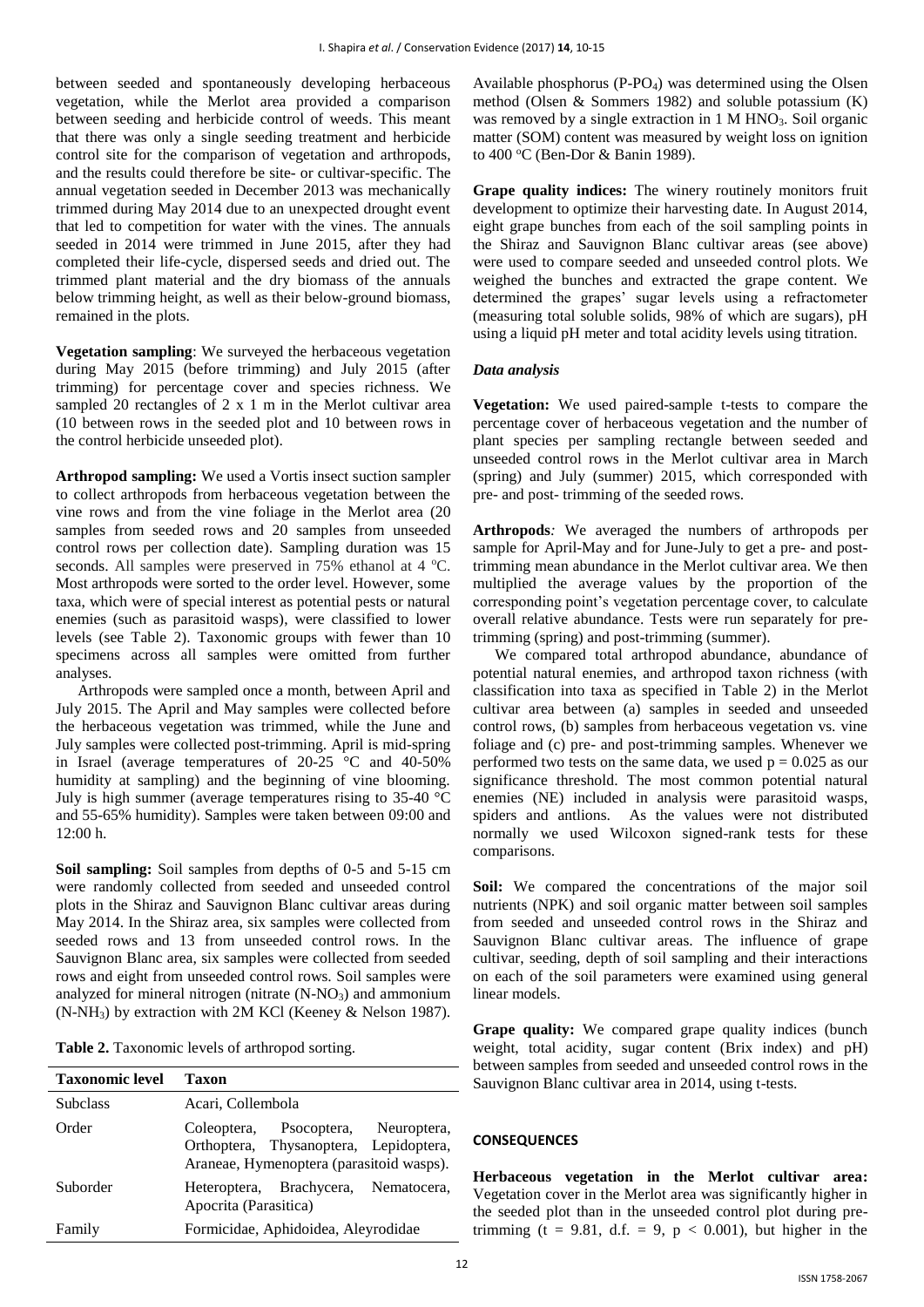

**Figure 3.** (a) Herbaceous vegetation cover and (b) species richness in treatment and control rows in the Merlot cultivar area during March (pre-trimming) and July (post-trimming) 2015. Filled columns represent seeded plot, unfilled columns represent unseeded control plots. P-values are denoted by \* <  $0.05$ ; \*\*< $0.01$ ; \*\*\*< $0.001$ .

unseeded control plot compared with the seeded plot posttrimming (t = 2.95, d.f. = 9,  $p = 0.016$ ; Figure 3a). Herbaceous vegetation richness (measured as the number of species) was significantly higher in the seeded plot than in the unseeded control plot in the pre-trimming period (t = -2.77, d.f.= 9, p = 0.022; Figure 3b). There was no significant difference between the seeded plot and the unseeded control plot in species richness post-trimming ( $t = 0.64$ , d.f  $= 9$ ,  $p = 0.54$ ; Figure 3b).

**Effects of seeding on arthropods in the Merlot cultivar area:** Total arthropod abundance was significantly higher in the seeded plot than in the unseeded control plot pre-trimming  $(p < 0.001)$ . It was slightly, but not significantly, higher in the unseeded control plot compared with the seeded plot posttrimming ( $p = 0.072$ , Figure 4a). The number of arthropod taxa was significantly higher in the seeded plot than in the unseeded control plot pre-trimming ( $p \le 0.001$ ) and significantly higher in the unseeded control plot compared with the seeded plot post-trimming  $(p < 0.001$ , Figure 4b). NE abundance was also significantly higher in the seeded plot than in the unseeded control plot pre-trimming ( $p = 0.002$ ), and higher in the



**Figure 4.** (a) Arthropod abundance, (b) arthropod richness and (c) natural enemy abundance in seeded plot (filled columns) versus unseeded control plot (unfilled columns) in the Merlot cultivar area during April-March (pre-trimming) and June-July (post-trimming). Ground vegetation and vine foliage samples were combined. (d) Arthropod abundance, (e) arthropod richness and (f) natural enemy abundance in ground vegetation (filled columns) versus vine foliage (unfilled columns) in the Merlot cultivar area during April-March (pre-trimming) and June-July (post-trimming). Seeded and unseeded control samples combined. P-values are denoted by  $* < 0.05; ** <$  $0.01$ ; \*\*\* < 0.001.

unseeded control plot than in the seeded plot post-trimming (p < 0.001, Figure 4c). Seeding did not affect the abundance of NE within the vine foliage ( $p = 0.26$ ).

**Arthropods in herbaceous vegetation versus vine foliage in the Merlot cultivar area:** Arthropod abundance and the number of taxa were significantly higher in the herbaceous vegetation than in the vine foliage during pre-trimming, but not post- trimming (abundance:  $p = 0.004$ ,  $p = 0.067$  respectively, Figure 4d; number of taxa:  $p = 0.021$ ,  $p = 0.32$  respectively,

**Table 3**. Effects of cultivar plots (Shiraz, Sauvignon Blanc), seeding (seeded, unseeded) and depth of bore hole (5 cm, 15cm) on soil properties (soil organic matter (SOM) and major nutrients), derived from general linear models. Values in bold denote significant effects.

|                 | <b>SOM</b> |        |      | $N-NO3$ | $N-NH4$ |      | <b>P-Olsen</b> |      | <b>K-CaCl</b> |      |
|-----------------|------------|--------|------|---------|---------|------|----------------|------|---------------|------|
|                 |            | p      | F    | p       | F       | p    | F              | р    |               | p    |
| Corrected model | 5.35       | >0.001 | 1.10 | 0.38    | 2.34    | 0.04 | 0.78           | 0.61 | 1.64          | 0.15 |
| Plot            | 26.10      | >0.001 | 2.96 | 0.09    | 8.40    | 0.01 | 2.04           | 0.16 | 0.82          | 0.37 |
| Seeding         | 5.65       | 0.02   | 0.00 | 0.98    | 3.65    | 0.06 | 0.33           | 0.57 | 0.95          | 0.34 |
| Depth           | 0.10       | 0.75   | 1.58 | 0.21    | 0.57    | 0.46 | 0.07           | 0.79 | 5.42          | 0.02 |
| Plot*Seeding    | 0.12       | 0.74   | 2.72 | 0.11    | 0.05    | 0.82 | 1.98           | 0.17 | 0.69          | 0.41 |
| Plot*Depth      | 0.33       | 0.57   | 0.01 | 0.93    | 0.05    | 0.83 | 0.08           | 0.77 | 0.04          | 0.84 |
| Seeding * Depth | 0.02       | 0.89   | 0.07 | 0.80    | 0.21    | 0.65 | 0.01           | 0.94 | 0.18          | 0.67 |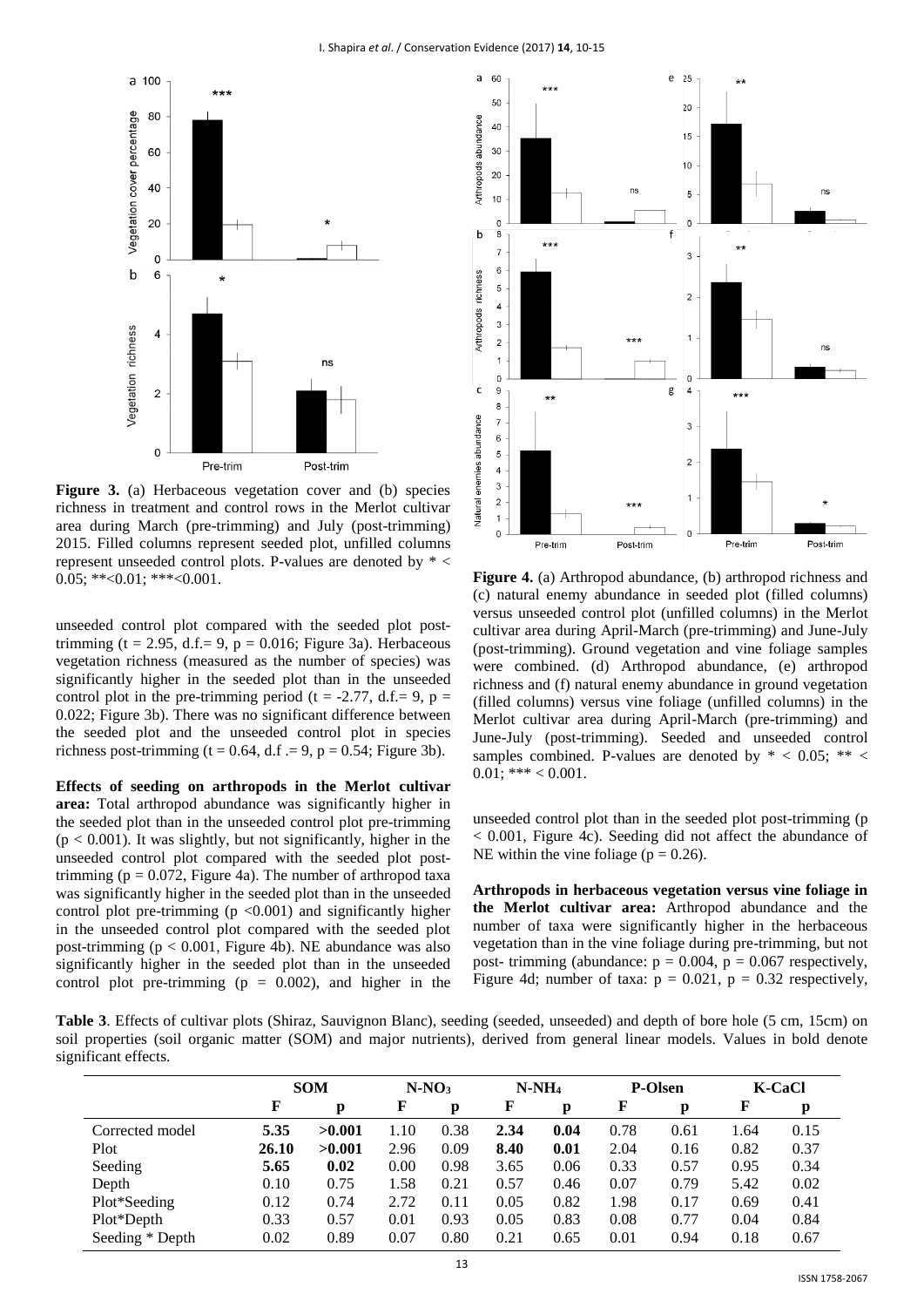**Table 4.** Soil properties values (mean  $\pm$  s.d.) in samples from Shiraz and Sauvignon Blanc cultivar plots, and seeded and unseeded areas within each plot.

|                  | <b>Shiraz</b>        |               | Sauvignon            |                 |  |  |
|------------------|----------------------|---------------|----------------------|-----------------|--|--|
| <b>Indices</b>   | Seeded plot Unseeded | plot          | Seeded plot Unseeded | plot            |  |  |
| SOM(%)           | $4.23 + 0.74$        | $3.68 + 0.91$ | $3.12 + 0.56$        | $2.17 + 0.71$   |  |  |
| $N-NO_3(g/kg)$   | $3.48 + 3.17$        | $4.84 + 3.45$ | $3.42 + 2.94$        | $2.02 + 2.54$   |  |  |
| $N-NH_4(g/kg)$   | $9.42 + 7.02$        | $6.89 + 5.42$ | $5.72 \pm 2.43$      | $3.43 + 2.14$   |  |  |
| P-Olsen $(g/kg)$ | $22.8 + 6.10$        | $24.9 + 8.61$ | $22.7 + 12.7$        | $17.7 + 5.25$   |  |  |
| K-CaCl $(g/kg)$  | $6.83 + 1.84$        | $6.76 + 1.65$ | $7.58 + 1.31$        | $6.80 \pm 1.69$ |  |  |

Figure 4e). NE abundance was significantly higher in herbaceous vegetation compared with vine foliage both preand post- trimming ( $p < 0.001$ ,  $p = 0.045$  respectively, Figure 4f).

**Soil properties:** General linear models of the different soil properties examined indicated significant differences between plots only for ammonium nitrogen (N-NH<sub>4</sub>) ( $F_{7,57} = 2.34$ , p = 0.038) and organic matter content (SOM) ( $F_{7,57} = 5.35$ , p < 0.001). No significant differences were found for nitrate (N-NO3), potassium (K) and phosphorus (P) (Table 3).

The analysis explained a low percentage of the variance in N-NH<sub>4</sub> (adjusted  $R^2 = 0.14$ ). N-NH<sub>4</sub> concentrations were higher in the Shiraz cultivar area compared with the Sauvignon cultivar area (Table 4;  $p = 0.006$ , Eta<sup>2</sup> = 0.144) (Eta<sup>2</sup> shows the effects size for each factor in an ANOVA analysis; a higher Eta<sup>2</sup> represents a greater the effect on the dependent variable (Sokal & Rohlf 1995). N-NH<sub>4</sub> levels were  $36\%$  and  $54\%$ higher in samples from seeded areas than in samples from unseeded areas in the Shiraz and Sauvignon plots, respectively (Table 4), but the influence of seeding was not significant ( $p =$ 0.062; Eta<sup>2</sup> = 0.068). Depth and interactions between the main effects were not significant.

The general linear models explained a moderate fraction of the variance in the percent of SOM in the samples (adjusted  $\mathbb{R}^2$ )  $= 0.35$ ). SOM was 35% higher in the Shiraz compared with the Sauvignon cultivar areas ( $p < 0.0001$ , Eta<sup>2</sup> = 0.343, Table 4). SOM was 15% higher in samples from seeded areas in both areas ( $p = 0.021$ , Eta<sup>2</sup> = 0.102). Depth and interactions between the main effects were not significant.

Grape quality: Grape bunch mass and total acidity were significantly lower in samples from seeded plots compared with samples from unseeded control plots in 2014. In contrast, sugar levels and pH levels were significantly higher in the seeded plots' samples compared with samples from the unseeded control plots (Table 5).

**Table 5.** Average (s.d.) quality indices for grape bunches from seeded and unseeded rows during August 2014 (two-sample ttest assuming equal variances). Twelve samples were collected from seeded rows, 21 samples from unseeded rows. Each sample comprised eight bunches of grapes.

| <b>Indices</b>             | <b>Seeded</b><br>samples | Unseeded<br>samples |         | D     |
|----------------------------|--------------------------|---------------------|---------|-------|
| Bunch mass $(g)$           | 143.5 (6.26)             | 210.8(16.7)         | $-4.32$ | 0.005 |
| Total acidity $(g/L)$      | 4.48(0.1)                | 4.98(0.28)          | $-3.43$ | 0.014 |
| Sugar conc. $(^{\circ}Bx)$ | 24.03 (0.74)             | 21.98 (0.39)        | 4.93    | 0.003 |
| pH                         | 3.58(0.04)               | 3.48(0.03)          | 4.2     | 0.006 |

## **DISCUSSION**

Our results suggest that enhancement of herbaceous vegetation between the vine rows increased in-field abundance of plants and natural enemies, and species richness of both plants and arthropods in general, especially before trimming of the ground vegetation (Figures 3 and 4). These results agree with several previous studies (Thomson & Hoffman 2009, Letourneau *et al*. 2011, Winqvist *et al.* 2011, Dicks *et al.* 2013). However, the literature shows inconsistency of vegetation-arthropods dynamics in vineyards, suggesting that site-specific studies are highly important to determine local strategies (Chisholm *et al*. 2014, Letourneau *et al*. 2011, Winqvist *et al*. 2011). Therefore the current results are of importance, despite the fact that they come from only a single cultivar area in a single vineyard. It is worth noting that arthropod abundance and taxon richness were greater in the herbaceous vegetation than on the vines (Figure 4d-f) even when vegetation cover was low, implying further the importance of non-crop vegetation (compared with vine foliage) as suitable habitat for conserving arthropod diversity.

Interestingly, differences between the seeded and the unseeded control plots exhibited opposite processes. The seeded plot supported higher vegetation cover and general species richness during spring and before trimming, whereas the unseeded control plot was richer in plants and arthropods during summer and after trimming (Figures 3a-b, 4). This phenomenon is probably due to the hay of the winter vegetation, left in the seeded plot after trimming, which suppressed growth of summer vegetation in the seeded plot (Kobayashi *et al.* 2004). Some of the more common local summer-growing plants are exotic or locally invasive species, most notably from the genus *Amaranthus*. The gradual displacement of these species by native and non-invasive species is desirable and was one of the objectives of this study. It is therefore recommended to separate these two types of species in future studies, in order to understand if this is driving the observed result. The decline in vegetation cover between vine rows during the summer also stresses the contribution of uncultivated vegetation islands (Shapira *et al*. unpublished data), which can support high abundance of arthropods year-round and compensate for periods with low vegetation cover between vine rows.

Ground vegetation enhancement in two other cultivar areas increased ammonium concentration and organic matter percentage in the soil after only one season. This increase suggested that ground vegetation remains may act as natural fertilizers to the soil, and hence reduce the need for chemical fertilization, saving time and money for the farmer. Reduction in chemical fertilizers can potentially also reduce the risks of soil salination (Savci 2012) and groundwater contamination in pollution-susceptible areas.

In 2014 we found significant differences in the indices of grape quality between seeded and unseeded samples (Table 5). Bunch mass and sugar index are controlled by the amount of water available to the vines (Zsófi *et al*. 2011). Since this was the first year of the study the farmer did not adjust water quantities to the vines. Therefore vines growth in the seeded plots was retarded relative to other vines. This is probably the reason for the lower weight of the grapes and the higher sugar index values in the seeded plots.

Grape harvest dates are adjusted to achieve berries with optimal sugar levels for wine production. Our findings from 2014 suggest that grapes grown in the presence of herbaceous vegetation possibly ripen faster. Farmers and wineries would